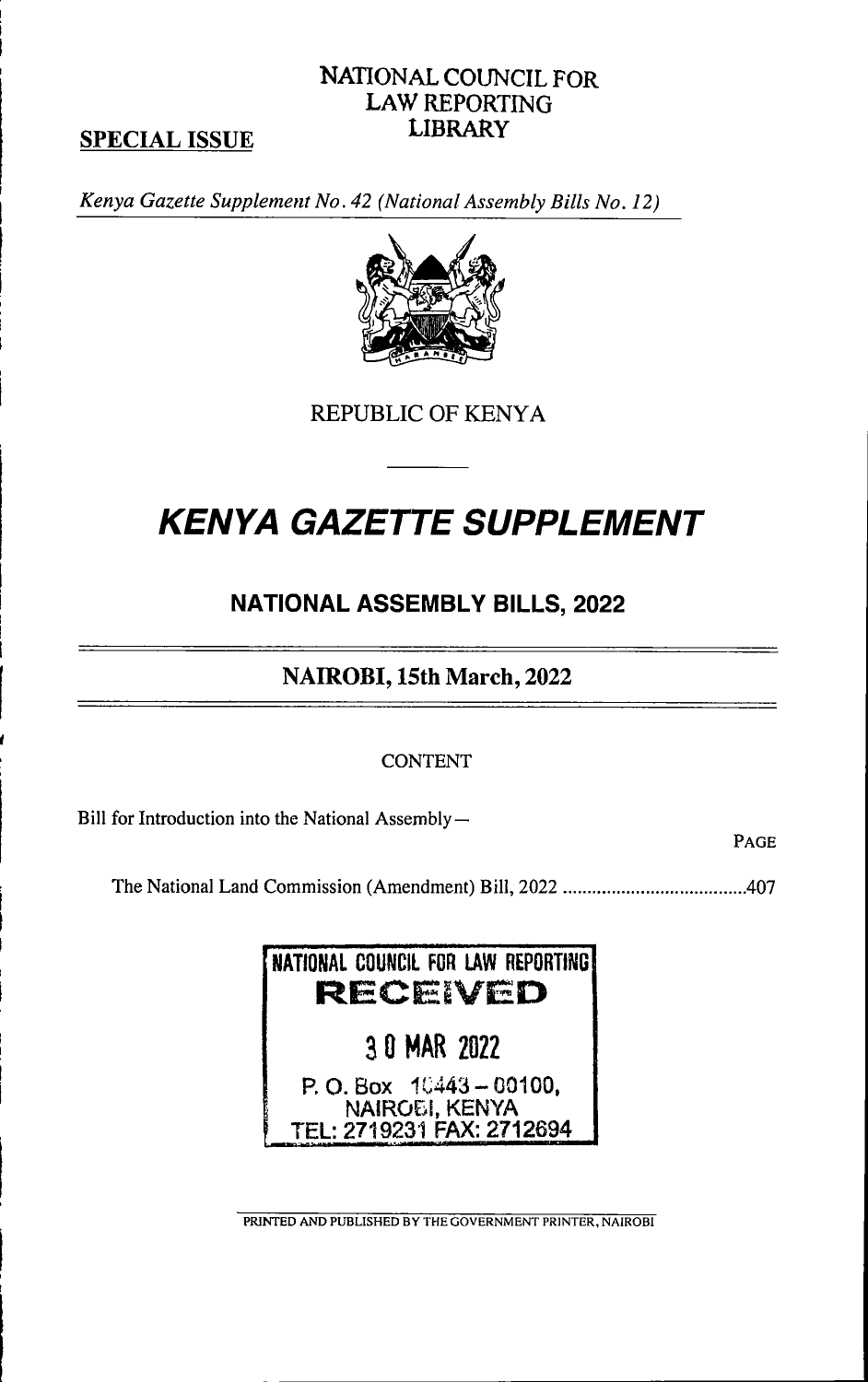#### THE NATIONAL LAND COMMISSION (AMENDMENT) BILL, 2022

#### A Bill for

## AN ACT of Parliament to amend the National Land Commission Act and for connected purposes

ENACTED by the Parliament of Kenya, as follows—

1. This Act may be cited as the National Land Commission (Amendment) Act, 2022. Short title.

2. The National Land Commission Act, (in this Act referred to as "the Principal Act"), is amended in section 14  $by -$ 

- (a) deleting the words "within five years of the commencement of this  $Act$ " appearing in commencement of this Act" subsection (1); and appearing
- (b) deleting subsection (9).
- 3. Section 15 of the Principal Act is amended—
- (a) in subsection (3) by deleting paragraph (e); and
- (b) deleting subsection (11).

J.

Amendment of section 14 of No. 5 of 2012.

Amendment of section 15 of No. 5 of 20 12 .

407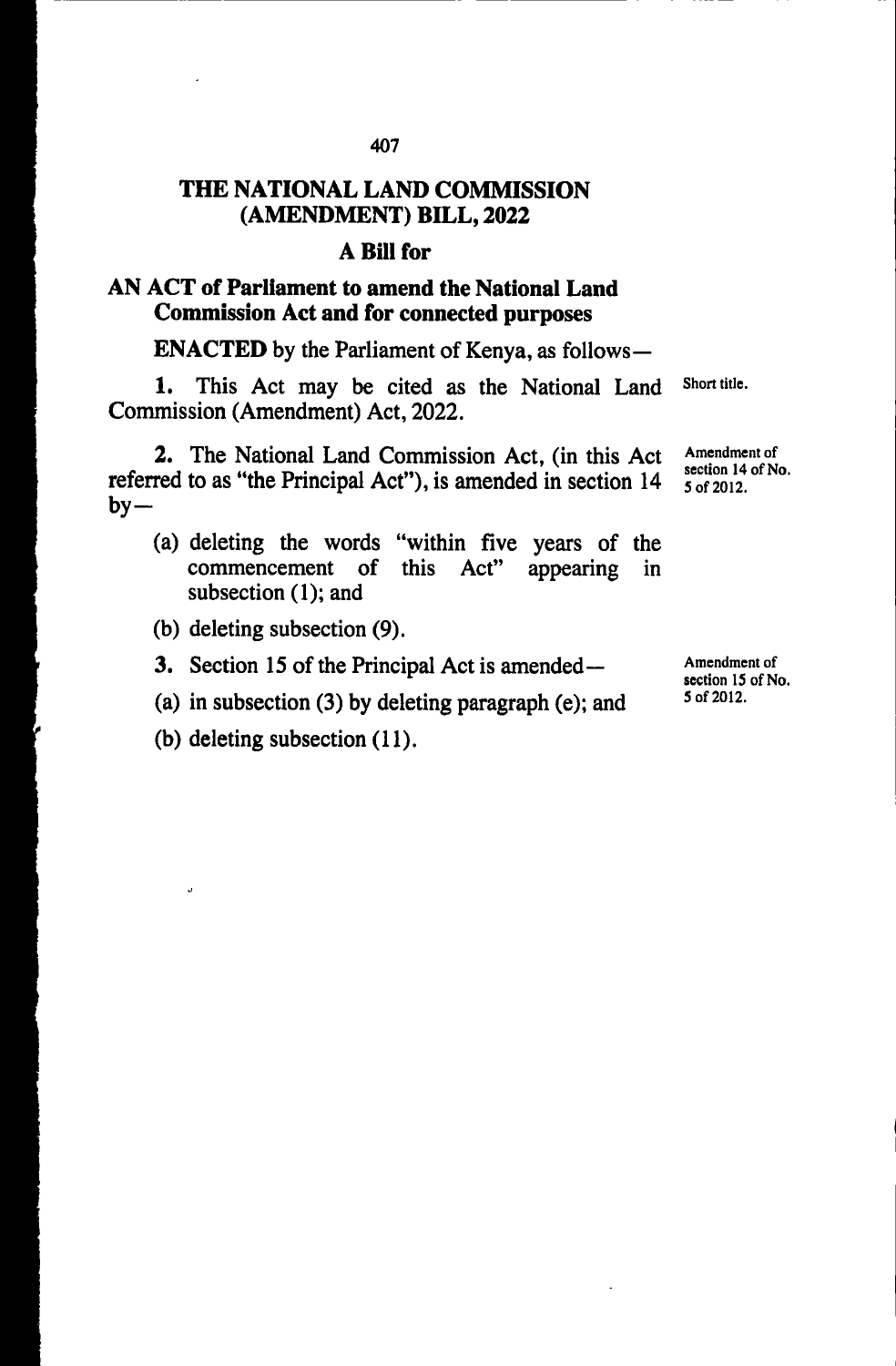#### MEMORANDUM OF OBJECTS AND REASONS

#### Statement of Objects and Reasons for the Bill

The principal object of the Bill is to amend National Land Commission Act, No. 5 of 2012 to confer back to the National Land Commission the power to continue reviewing all grants or dispositions of public land to establish their propriety or legality since section 14 of the Act has since lapsed. As it is right now, the Commission is right now, the Commission is inhibited from addressing any complaints dealing with public land and providing redress even where there are clear and apparent cases of illegality in the dispositions relating to public land.

The Bill further seeks to allow the National Land Commission to continue admitting and processing historical land injustices claim since the Act provides that a historical land claim may only be admitted, registered and processed by the National Land Commission if it is brought within five years from the date of commencement of the Act.

### Statement on delegation of legislative powers and limitation of fundamental rights and freedoms

This Bill does not delegate legislative powers neither does it limit fundamental rights and freedoms.

#### Statement on whether the Bill affects county governments

This is not a Bill concerning county governments in terms of Article  $110(1)$  (a) of the Constitution as it does not affect the functions and powers of county governments as set out in the Fourth Schedule to the Constitution.

#### Statement on the financial implications of the Bill

The enactment of this Bill shall not occasion additional expenditure of public funds.

Dated the 10th March, 2022.

OWEN YAA BAYA. Member of Parliament.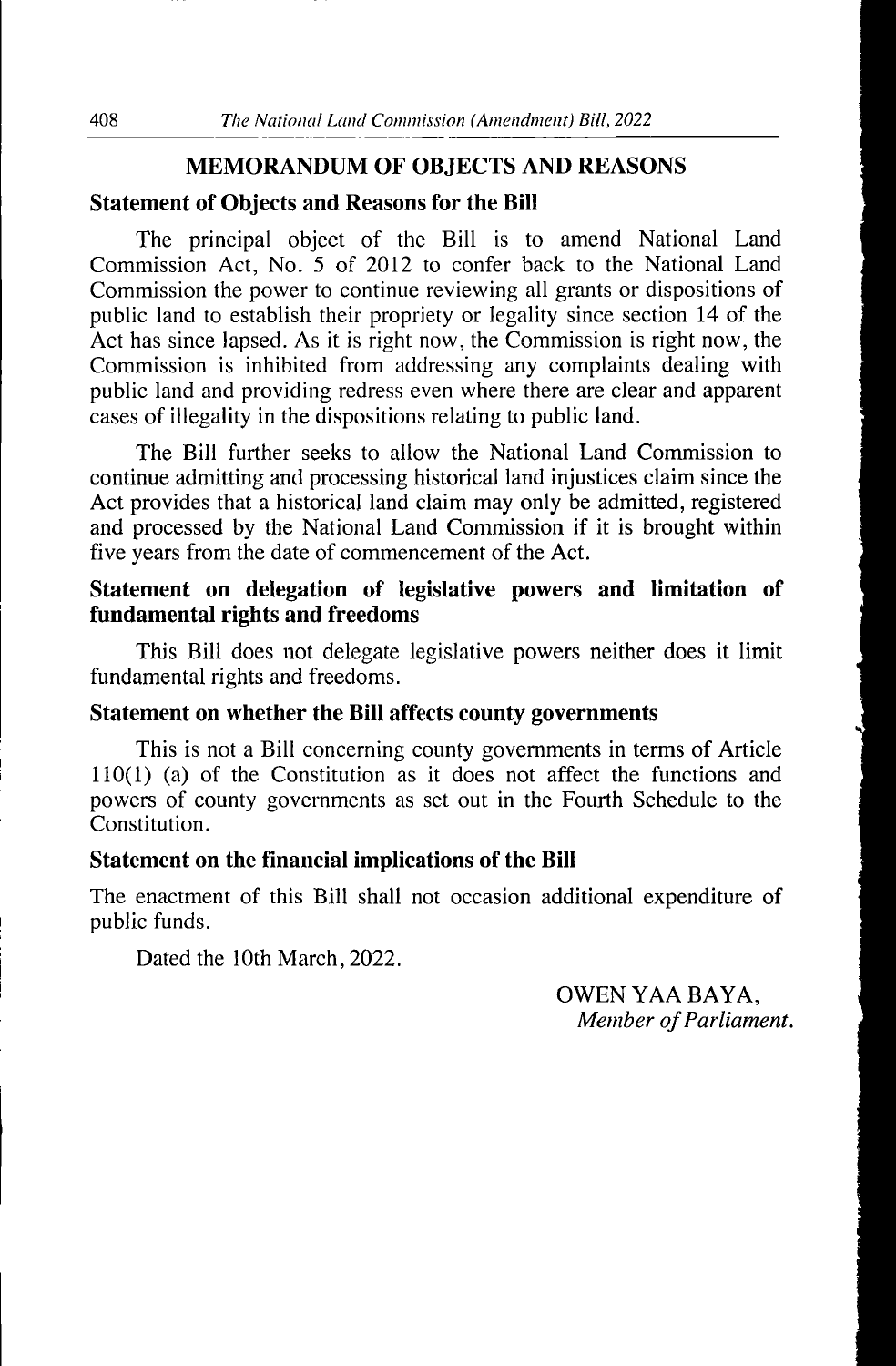Section 14 of No. 5 of 2012 which it is proposed to amend—

### 14. Review of grants and dispositions

(1) Subject to Article  $68(c)(v)$  of the Constitution, the Commission shall, within five years of the commencement of this Act, on its own motion or upon a complaint by the national or a county government, a community or an individual, review all grants or dispositions of public land to establish their propriety or legality.

(2) Subject to Articles 40, 47 and 60 of the Constitution, the Commission shall make rules for the better carrying out of its functions under subsection (1).

(3) In the exercise of the powers under subsection (1), the Commission shall give every person who appears to the Commission to have an interest in the grantor disposition concerned, a notice of such review and an opportunity to appear before it and to inspect any relevant documents.

(4) After hearing the parties in accordance with subsection (3), the Commission shall make a determination.

(5) Where the Commission finds that the title was acquired in an unlawful manner, the Commission shall, direct the Registrar to revoke the title.

(6) Where the Commission finds that the title was irregularly acquired, the Commission shall take appropriate steps to correct the irregularity and may also make consequential orders.

(7) No revocation of title shall be effected against a bona fide purchaser for value without notice of a defect in the title.

 $(8)$  In the exercise of its power under this section, the Commission shall be guided by the principles set out under Article 47 of the Constitution.

(9) The Commission may, where it considers it necessary, petition Parliament to extend the period for undertaking the review specified in subsection (1).

Section 15 of No. 5 of 2012 which it is proposed to amend—

## 15. Historical land injustices

 $(1)$  Pursuant to Article 67  $(3)$  of the Constitution, the Commission shall receive, admit and investigate all historical land injustice complaints and recommend appropriate redress.

(2) For the purposes of this section, a historical land injustice means a grievance which—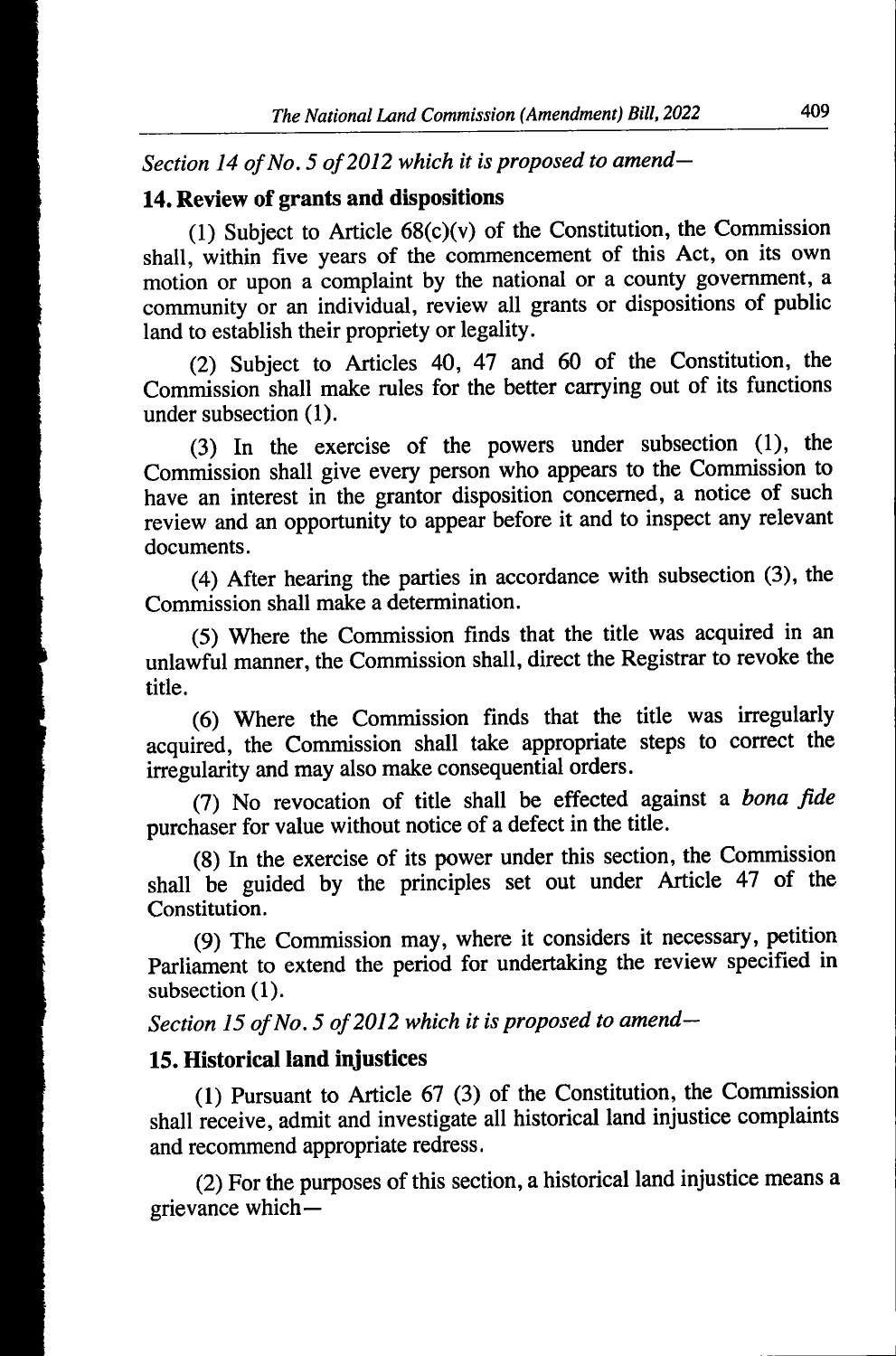- (a) was occasioned by a violation of right in land on the basis of any law, policy, declaration, administrative practice, treaty or agreement;
- (b) resulted in displacement from their habitual place of residence;
- (c) occurred between 15th June 1895 when Kenya became aprotectorate under the British East African Protectorate and 27th August, 2010 when the Constitution of Kenya was promulgated;
- (d) has not been sufficiently resolved and subsists up to the period specified under paragraph (c); and
- (e) meets the criteria set out under subsection 3 of this section.

(3) A historical land claim may only be admitted, registered and processed by the Commission if it meets the following criteria—

- (a) it is verifiable that the act complained of resulted in displacement of the claimant or other form of historical land injustice;
- (b) the claim has not or is not capable of being addressed through the ordinary court system on the basis that—
	- (i) the claim contradicts a law that was in force at the time when the injustice began; or
	- (ii) the claim is debarred under section 7 of the Limitation of Actions Act, (Cap. 22) or any other law;
- (c) the claimant was either a proprietor or occupant of the land upon which the claim is based:
- (d) no action or omission on the part of the claimant amounts to surrender or renouncement of the right to the land in question; and
- (e) it is brought within five years from the date of commencement of this Act.

 $(4)$  A claim alleging historical land injustice shall be permissible if it was occasioned by  $-$ 

- (a) colonial occupation;
- (b) independence struggle;
- (c) pre-independence treaty or agreement between a community and the government;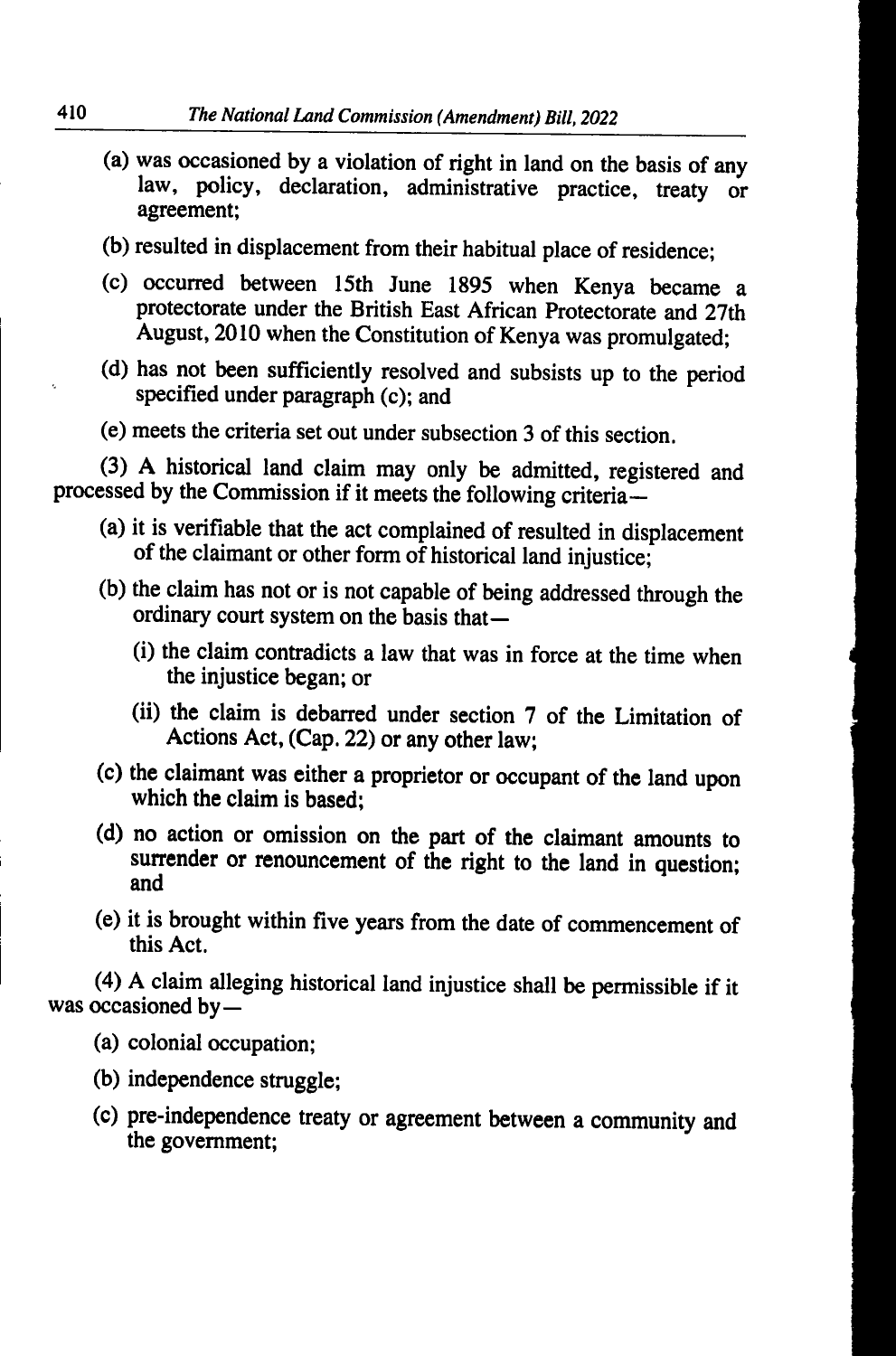- (d) development-induced displacement for which no adequate compensation or other form of remedy was provided, including conversion of non-public land into public land;
- (e) inequitable land adjudication process or resettlement scheme;
- (f) politically motivated or conflict based eviction;
- (g) corruption or other form of illegality;
- (h) natural disaster; or

i

(i) other cause approved by the Commission.

(5) When conducting investigations under subsection (1) into historical land injustices the Commission may—

- (a) request from any person including any government department such particulars, documents and information regarding any investigation, as may be necessary; or
- (b) by notice in writing, addressed and delivered by a staff of the Commission to any person, direct such person, in relation to any investigation, to appear before the Commission at such time and place as may be specified in the notice, and to produce such documents or objects in the possession, custody or under the control of such person and which are relevant to that investigation.

 $(6)$  Where a complainant is unable to provide all the information necessary for the adequate submission or investigation of a complaint, the Commission shall take reasonable steps to have this information made available.

(7) If at any stage during the course of an investigation, the Commission is of the opinion that the resources of the Commission may be more effectively utilized if all claims within a given area or township were to be investigated at the same time, the Commission shall cause to be published in the Gazette or in such other manner as the Commission may deem appropriate, a notice advising potential complainants of the decision and inviting them to lodge claims within a period specified in such notice.

(8) A claim in respect of a matter contemplated in subsection (7) shall not be lodged after the expiry of the period specified in the said notice .

(9) The Commission, after investigating any case of historical land injustice referred to it, shall recommend any of the following remedies—

- (a) restitution;
- (b) compensation, if it is impossible to restore the land;